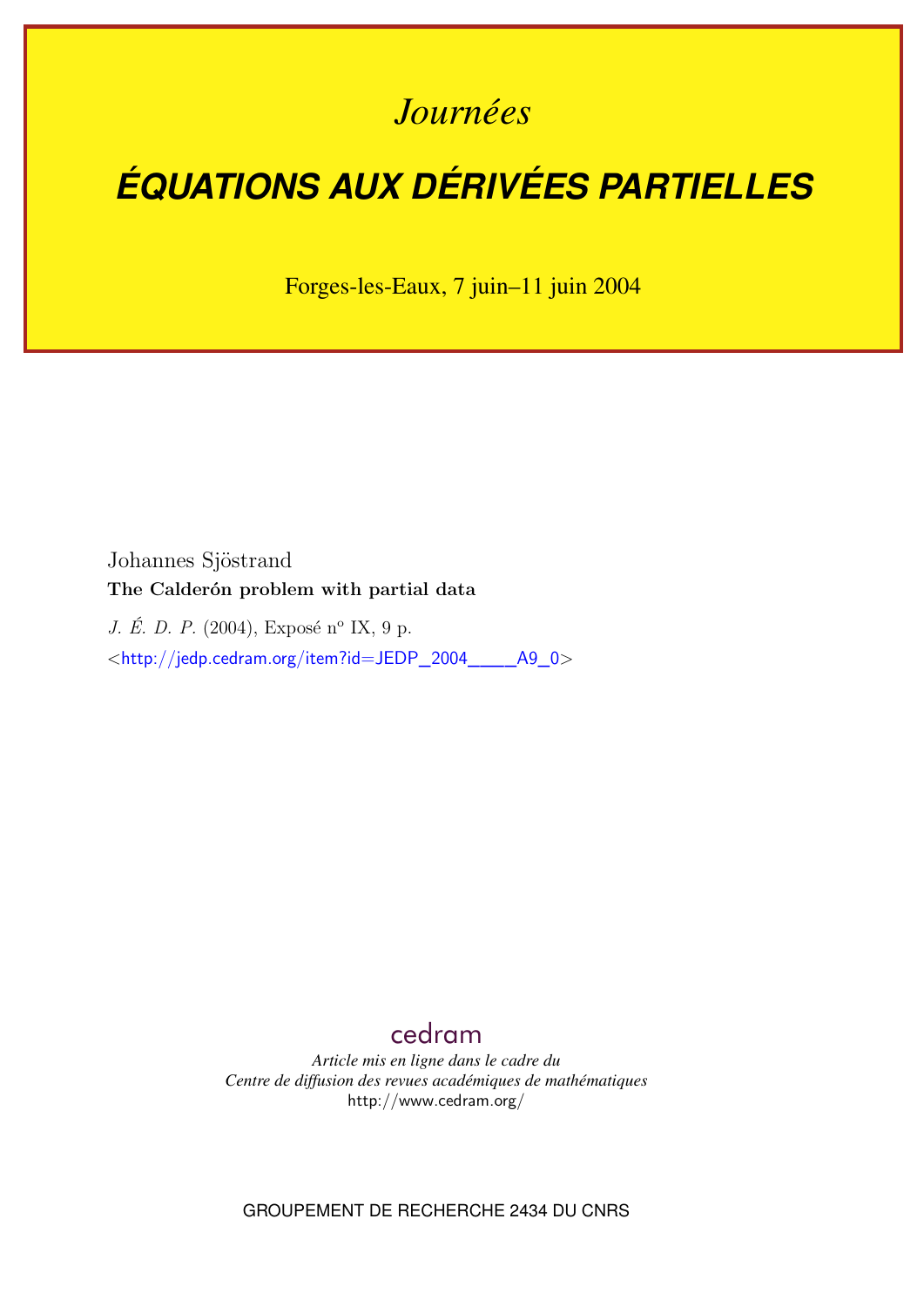Journées Équations aux dérivées partielles Forges-les-Eaux, 7 juin–11 juin 2004 GDR 2434 (CNRS)

## The Calderón problem with partial data <sup>1</sup>

#### Johannes Sjöstrand

#### Résumé

Nous décrivons un travail avec C.E. Kenig and G. Uhlmann [9] dans lequel nous améliorons un résultat de Bukhgeim and Uhlmann  $[1]$ , en montrant qu'en dimension  $n \geq 3$ , la connaissance des données de Cauchy pour l'équation de Schrödinger sur des sous-ensembles possiblement très petits du bord détermine le potential de manière unique. Nous suivons la stratégie g´en´erale de [1] mais nous utilisons un ensemble plus riche de solutions du problème de Dirichlet.

#### Abstract

We describe a joint work with C.E. Kenig and G. Uhlmann [9] where we improve an earlier result by Bukhgeim and Uhlmann [1], by showing that in dimension  $n \geq 3$ , the knowledge of the Cauchy data for the Schrödinger equation measured on possibly very small subsets of the boundary determines uniquely the potential. We follow the general strategy of [1] but use a richer set of solutions to the Dirichlet problem.

#### 1. Introduction

In this talk we describe the results and the methods from a recent joint work with C.E. Kenig and G. Uhlmann [9]. The background is the problem of electrical impedance tomography (EIT) and we here follow [15]: Let  $\Omega \subset \mathbb{R}^n$  be a bounded open set. Here and throughout the whole text we will assume that  $n \geq 3$ .

Assume that the boundary  $\partial\Omega$  is smooth. Let  $\gamma(x) > 0$ ,  $x \in \Omega$  be the electrical conductivity and  $u(x)$ ,  $x \in \Omega$  th electrical potential. Then under suitable regularity assumptions on  $\gamma$  and u, we have

$$
\begin{cases}\nL_{\gamma}u := \text{div}\,\gamma\,\text{grad}\,u = 0, \text{ in } \Omega \\
u_{\mid_{\partial\Omega}} = f,\n\end{cases}
$$
\n(1.1)

<sup>&</sup>lt;sup>1</sup>based on joint work with C.E. Kenig and G. Uhlmann

MSC 2000 : 35R30.

Keywords : Dirichlet to Neumann map, Carleman estimates, analytic microlocal analysis.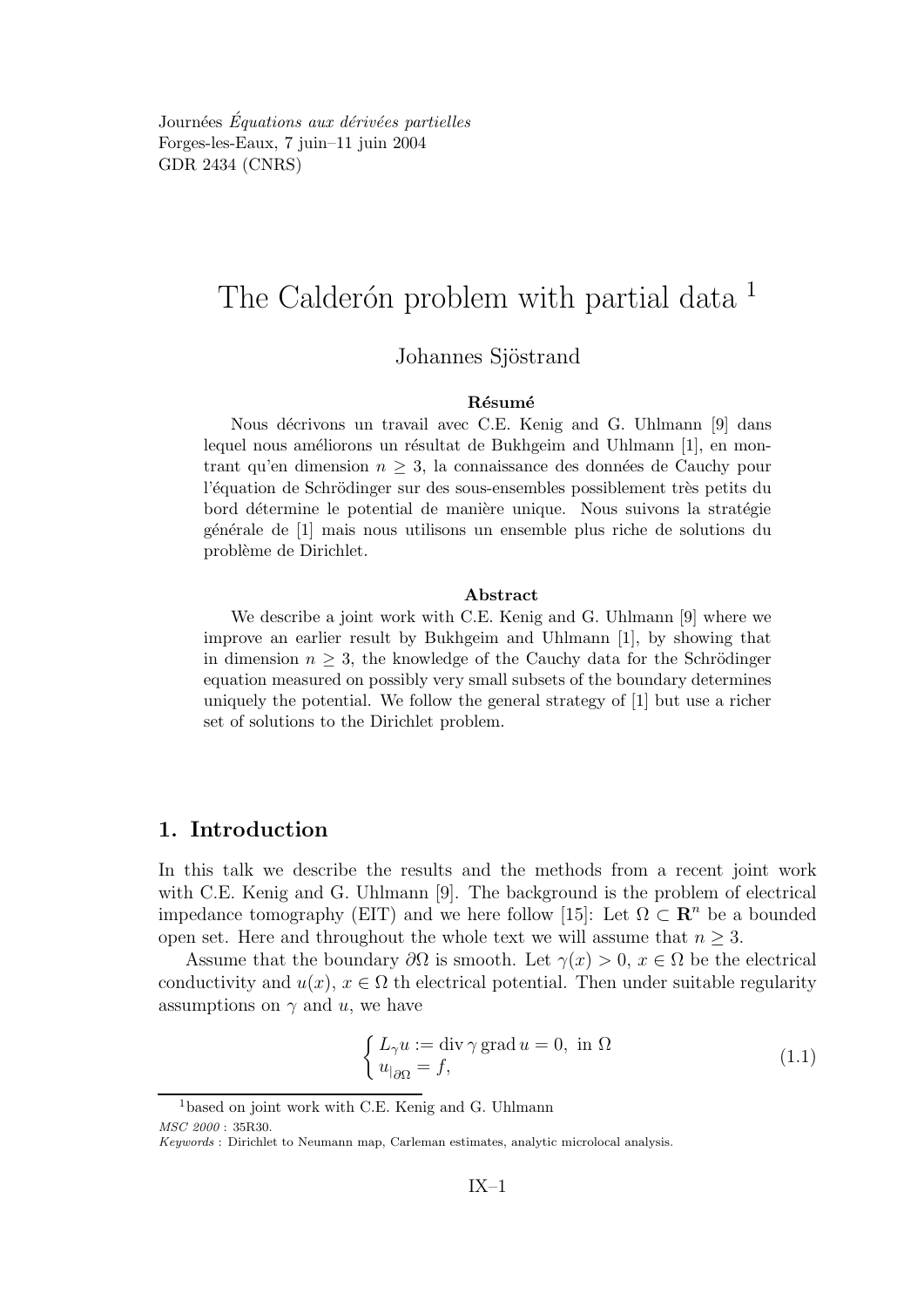where the function f represents the imposed voltage on the boundary. We have the corresponding voltage to current map:

$$
\Lambda_{\gamma}: f \mapsto \gamma \partial_{\nu} u_{|\partial \Omega}, \tag{1.2}
$$

where  $\nu$  denotes the exterior unit normal. The general EIT problem is then to study what information we can get about the function  $\gamma$  on  $\Omega$ , from informations about  $Λ_{\gamma}$ .

In this talk, we only discuss the injectivity question. Calderon  $[3]$  formulated the problem and showed among other things that the differential of  $\gamma \mapsto \Lambda_{\gamma}$  at  $\gamma =$ Const. > 0 is injective. He also introduced in this context the idea of using complex WKB-solutions. A global uniqueness result was obtained by Sylvester– Uhlmann:

**Theorem 1.1** ([14]) Let  $0 < \gamma_j \in C^2(\overline{\Omega})$ ,  $j = 1, 2$ . If  $\Lambda_{\gamma_1} = \Lambda_{\gamma_2}$ , then  $\gamma_1 = \gamma_2$  in Ω.

Using the identity:

$$
\gamma^{-1/2} \circ L_{\gamma} \circ \gamma^{-1/2} = \Delta - q, \ q = \frac{\Delta \sqrt{\gamma}}{\sqrt{\gamma}}, \tag{1.3}
$$

where  $\Delta$  is the standard Laplace operator, and a result of Kohn–Vogelius, they reduced the proof to a corresponding statement for Schrödinger operators:

Let  $q \in L^{\infty}(\Omega)$  and assume for simplicity:

0 is not an eigenvalue of  $-\Delta + q$ :  $(H^2 \cap H_0^1)(\Omega) \to L^2(\Omega)$ . (1.4)

Define the Dirichlet to Neumann map

$$
\mathcal{N}_q: H^{\frac{1}{2}}(\partial \Omega) \ni v \mapsto \partial_\nu u_{|\partial \Omega} \in H^{-\frac{1}{2}}(\partial \Omega), \tag{1.5}
$$

where  $u$  is the solution of the Dirichlet problem:

$$
(-\Delta + q)u = 0 \text{ in } \Omega, \ u_{|\partial\Omega} = v. \tag{1.6}
$$

Then we have the following result due to Sylvester-Uhlmann:

**Theorem 1.2** ([14]) Let  $q_1, q_2 \in L^{\infty}(\Omega)$  satisfy (1.4) for simplicity. If  $\mathcal{N}_{q_1} = \mathcal{N}_{q_2}$ , then  $q_1 = q_2$  in  $\Omega$ .

Global uniqueness in dimension  $n \geq 3$  for the closely related problem of inverse scattering at a fixed energy was proven by Novikov [11].

The uniqueness problem with partial data appears if we assume that we only know that  $\mathcal{N}_{q_1}v = \mathcal{N}_{q_2}v$  on some fixed part of the boundary for all functions v on the boundary, or more generally for all functions  $v$  with support in some other fixed part of the boundary.

There are results by Greenleaf–Uhlmann [6] and by Izosaki–Uhlmann [8], saying that if  $\mathcal{N}_{q_j}$  coincide in the above sense on some part of the boundary, then  $q_1 = q_2$ on some part of  $\Omega$ . Full identification of  $q_1$  and  $q_2$  is given by the following result of Bukhgeim–Uhlmann: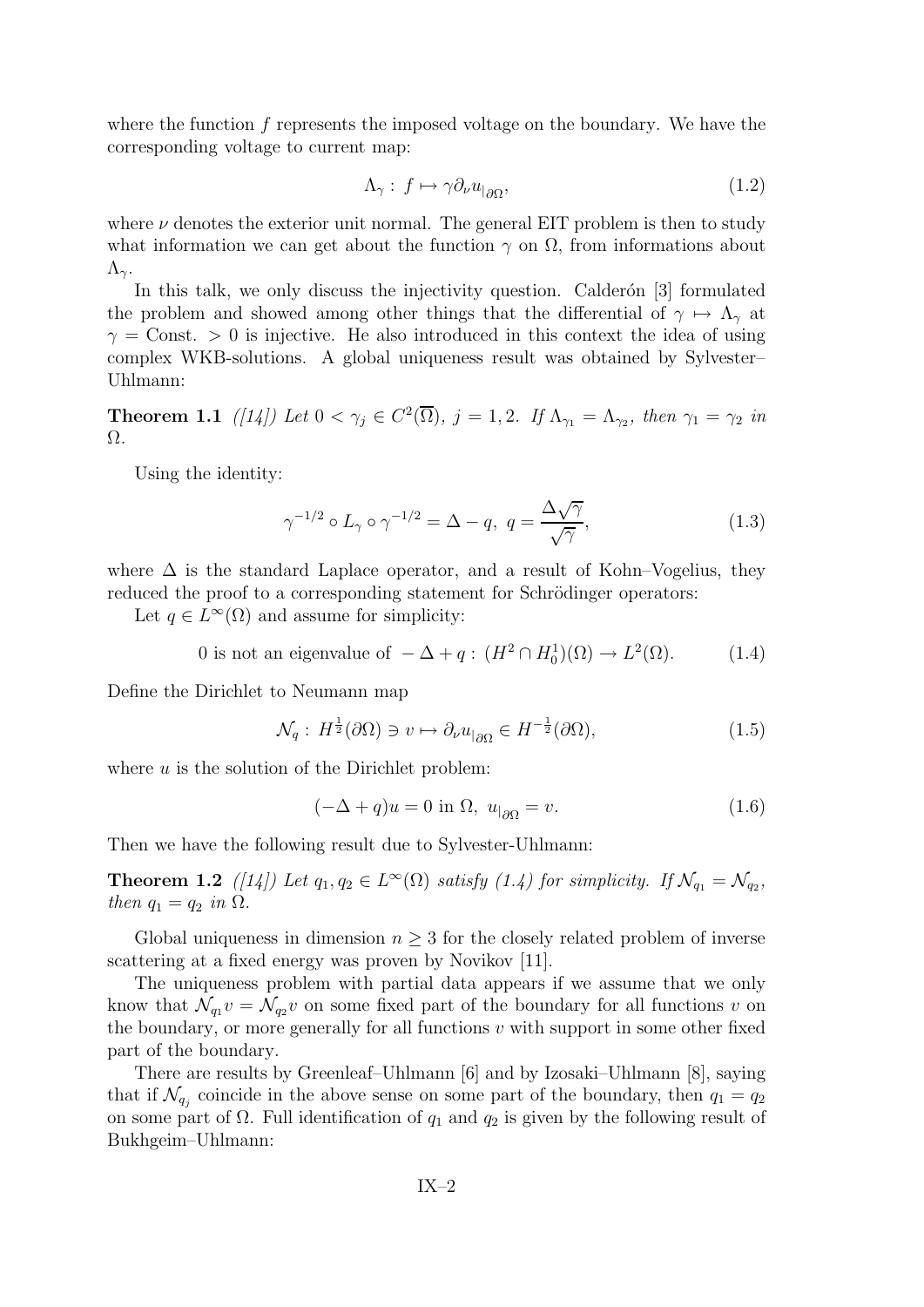**Theorem 1.3** ([1]) Let  $q_1, q_2 \in L^{\infty}(\Omega)$  satisfy (1.4). Let  $\xi_0 \in S^{n-1}$  and assume that  $\mathcal{N}_{q_1}u = \mathcal{N}_{q_2}u$  in some fixed neighborhood in  $\partial\Omega$  of  $\{x \in \partial\Omega; \nu(x) \cdot \xi_0 \leq 0\}$  for all  $u \in H^{\frac{1}{2}}(\partial \Omega)$ . Then  $q_1 = q_2$ .

We would like to get uniqueness from the equality of the  $\mathcal{N}_{q_i}u$  for all u on an even smaller part of the boundary. Let  $x_0 \in \mathbb{R}^n \setminus \overline{\text{ch}(\Omega)}$ , where "ch" = "convex hull of". Define the front and the back faces of  $\Omega$  by

$$
F(x_0): = \{x \in \partial\Omega; (x - x_0) \cdot \nu(x) \le 0\},
$$
  
\n
$$
B(x_0): = \{x \in \partial\Omega; (x - x_0) \cdot \nu(x) \ge 0\}.
$$
\n(1.7)

The following is a special case of our main result:

**Theorem 1.4** ([9]) Let  $q_1, q_2 \in L^{\infty}(\Omega)$  satisfy (1.4) and assume there exists a neighborhood  $\widetilde{F} \subset \partial \Omega$  of  $F(x_0)$ , such that

$$
\mathcal{N}_{q_1}u = \mathcal{N}_{q_2}u \ \ in \ \widetilde{F}, \ \forall u \in H^{\frac{1}{2}}(\partial \Omega). \tag{1.8}
$$

Then  $q_1 = q_2$ .

**Corollary 1.5** ([9]) Let  $q_1, q_2 \in L^{\infty}(\Omega)$  satisfy (1.4). Let  $x_0 \in \partial \Omega$  and assume that  $T_{x_0} \partial \Omega \cap \partial \Omega = \{x_0\}.$  Also assume that  $\Omega$  is strongly starshaped with respect to  $x_0$ . Let  $F \subset \partial \Omega$  be a neighborhood of  $x_0$  and assume that (1.8) holds. Then  $q_1 = q_2$ .

Here we say that  $\Omega$  is strongly star-shaped with respect to the boundary point  $x_0$ , if every line through  $x_0$  which is not contained in  $T_{x_0}\partial\Omega$ , intersects  $\partial\Omega$  at precisely two distinct points  $x_0$  and  $x_1$  and the intersection at  $x_1$  is transversal.

Theorem 1.4 has the following generalization that we discovered at a later stage:

**Theorem 1.6** ([9]) Let  $q_1, q_2 \in L^{\infty}(\Omega)$  satisfy (1.4) and assume there exist neighborhoods  $\widetilde{F} \subset \partial \Omega$  and  $\widetilde{B} \subset \partial \Omega$  of  $F(x_0)$  and  $B(x_0)$  respectively, such that

$$
\mathcal{N}_{q_1}u = \mathcal{N}_{q_2}u \text{ in } \widetilde{F}, \ \forall u \in H^{\frac{1}{2}}(\partial \Omega) \cap \mathcal{E}'(\widetilde{B}).\tag{1.9}
$$

Then  $q_1 = q_2$ .

Here we may notice that Green's formula implies the identity  $\mathcal{N}_q^* = \mathcal{N}_{\overline{q}}$  and it follows that we can permute  $\tilde{F}$  and  $\tilde{B}$  in (1.9) and still get the same conclusion.

In the remainder of this text we give an outline of the proof of Theorem 1.4 and in the last section we indicate the additional argument used to get the more general Theorem 1.6. (A complete exposition is available in [9].)

Acknowledgement We thank G. Uhlmann for help with the references to earlier works and for the discovery of several misprints.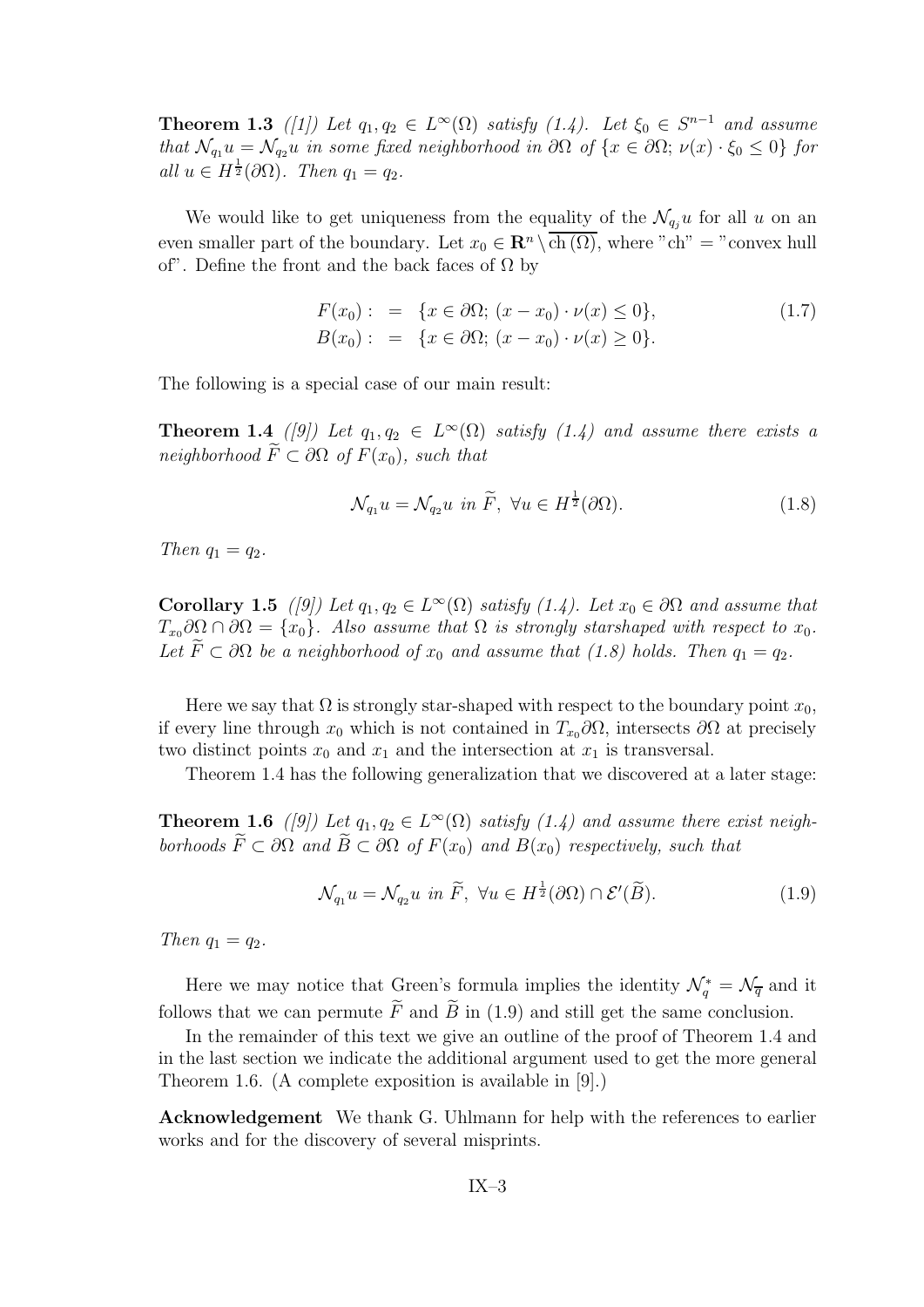#### 2. Carleman estimate

We here only recall the main ideas (cf. [2], [10]). Let  $P_0 = -h^2 \Delta$ , where  $h > 0$  is a small semi-classical parameter. The weighted  $L^2$ -estimate

$$
||e^{\phi/h}u|| \le C||e^{\phi/h}P_0u||
$$

is of course equivalent to the unweighted estimate for a conjugated operator:

$$
||v|| \le C ||e^{\phi/h} P_0 e^{-\phi/h} v||.
$$

The semi-classical principal symbol of  $P_0$  is  $p(x,\xi) = \xi^2$ , and that of the conjugated operator  $e^{\phi/h}P_0e^{-\phi/h}$  is

$$
p(x, \xi + i\phi'(x)) = a(x, \xi) + ib(x, \xi),
$$

where

$$
a(x,\xi) = \xi^2 - \phi'(x)^2, b(x,\xi) = 2\xi \cdot \phi'(x).
$$

Write the conjugated operator as  $A + iB$ , with A and B formally selfadjoint and with  $a$  and  $b$  as their associated principal symbols. Then

$$
||(A + iB)u||2 = ||Au||2 + ||Bu||2 + (i[A, B]u|u).
$$

The principal symbol of  $i[A, B]$  is  $h\{a, b\}$  and in order to get enough positivity we require that

$$
a(x,\xi) = b(x,\xi) = 0 \Rightarrow \{a,b\} \ge 0.
$$

It is then indeed possible to get an apriori estimate for the conjugated operator. Since we need these estimates to fit nicely with the construction of WKB-solutions, we are led to consider especially the limiting case, as it appears in the following

Definition.  $\phi$  is a limiting Carleman weight (LCW) on some open set  $\Omega$ , if  $\phi'(x)$  is non-vanishing there and we have

$$
a(x, \xi) = b(x, \xi) = 0 \Rightarrow \{a, b\} = 0.
$$

Being an LCW is quite difficult but such weights do exist.

Example 1.  $\phi(x) = x \cdot \xi_0$  with  $\xi_0 \in S^{n-1}$ . Example 2.  $\phi(x) = C \ln|x - x_0|, x \neq x_0$ .

When trying to investigate more systematically the LCWs we find that the notion is indeed quite rigid and for instance the level surfaces have to be spheres (in dimension  $\geq 3$ <sup>2</sup>. These slightly more general LCWs have not yet (to my knowledge) been applied to inverse problems. Generalizing an estimate of [1] in the case of linear LCWs, we have

<sup>2</sup>preliminary manuscript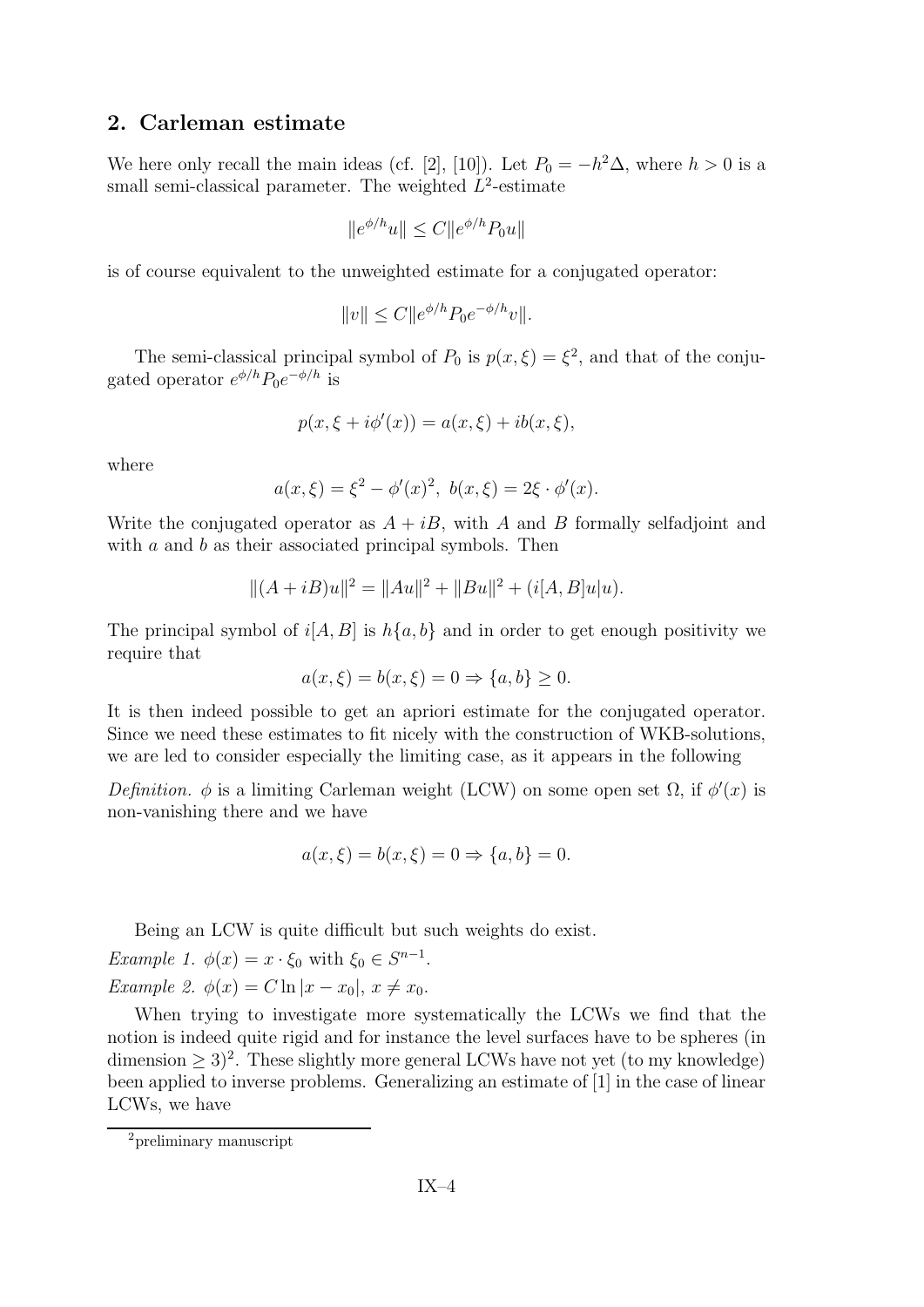**Proposition 2.1** Let  $\phi \in C^{\infty}(\text{neigh }(\overline{\Omega}))$  be an LCW,  $P = -h^2\Delta + h^2q$ ,  $q \in L^{\infty}(\Omega)$ . Then, for  $u \in C^{\infty}(\Omega)$ , with  $u_{|\partial\Omega} = 0$ , we have

$$
-\frac{h^3}{C}((\phi_x' \cdot \nu)e^{\phi/h}\partial_\nu u|e^{\phi/h}\partial_\nu u)_{\partial\Omega_-} + \frac{h^2}{C}(\|e^{\phi/h}u\|^2 + \|e^{\phi/h}\nabla u\|^2) \tag{2.1}
$$
  

$$
\leq Ch^3((\phi_x' \cdot \nu)e^{\phi/h}\partial_\nu u|e^{\phi/h}\partial_\nu u)_{\partial\Omega_+} + \|e^{\phi/h}Pu\|^2,
$$

where norms and scalar products are in  $L^2(\Omega)$  unless a subscript A (like for instance  $A = \partial \Omega_{-}$ ) indicates that they should be taken in  $L^2(A)$ . Here

$$
\partial\Omega_{\pm} = \{x \in \partial\Omega; \ \pm\nu(x) \cdot \phi'(x) \ge 0\}.
$$

Remark. If  $\phi$  is an LCW, then so is  $-\phi$ .

Remark. Using the Hahn-Banach theorem, we get an existence result for the adjoint equation  $e^{-\phi/h}Pe^{\phi/h}u = v$ .

#### 3. Special null solutions

Let  $\phi$  be an LCW and write  $p(x, \phi'(x) + \xi) = a(x, \xi) + ib(x, \xi)$ . Then we know that a and b are in involution on their common zero set, and in this case it is well-known and exploited in [5] that we can find plenty of local solutions to the Hamilton-Jacobi system

$$
\begin{cases}\na(x,\psi'(x)) = 0 \\
b(x,\psi'(x)) = 0\n\end{cases} \Leftrightarrow\n\begin{cases}\n\psi'^2 = \phi'^2 \\
\psi' \cdot \phi' = 0\n\end{cases}.
$$
\n(3.1)

We need the following more global statement:

**Proposition 3.1** Let  $\phi \in C^{\infty}(\text{neigh}(\overline{\Omega}))$  be an LCW, where  $\Omega$  is a domain in  $\mathbb{R}^n$ and define the hypersurface  $G = p^{-1}(C_0)$  for some fixed value of  $C_0$ . Assume that each integral curve of  $\phi' \cdot \partial_x$  through a point in  $\Omega$  also intersects G and that the corresponding projection map  $\Omega \to G$  is proper. Then we get a solution of (3.1) in  $C^{\infty}(\Omega)$  by solving first  $g'(x)^2 = \phi'(x)^2$  on G and then defining  $\psi$  by  $\psi|_G = g$ ,  $\phi'(x) \cdot \partial_x \psi = 0$ . The vector fields  $\phi' \cdot \partial_x$  and  $\psi' \cdot \partial_x$  commute.

This result will be applied with a new domain  $\Omega$  that contains the original one. Next consider the WKB-problem

$$
P_0(e^{\frac{1}{h}(-\phi + i\psi)}a(x)) = e^{\frac{1}{h}(-\phi + i\psi)}\mathcal{O}(h^2).
$$
 (3.2)

The transport equation for a is of Cauchy-Riemann type along the two-dimensional integral leaves of  $\{\phi' \cdot \partial_x, \psi' \cdot \partial_x\}$ . We have solutions that are smooth and everywhere  $\neq 0.$  (See [5]).

The existence result for  $e^{\phi/h}Pe^{-\phi/h}$  mentioned in one of the remarks after Proposition 2.1 permits us to to replace the right hand side of (3.2) by zero, more precisely, we can find  $r = \mathcal{O}(h)$  in the semi-classical Sobolev space  $H^1$  equipped with the norm  $||r|| = ||\langle hD\rangle r||$ , such that

$$
P(e^{\frac{1}{h}(-\phi + i\psi)}(a+r)) = 0.
$$
\n(3.3)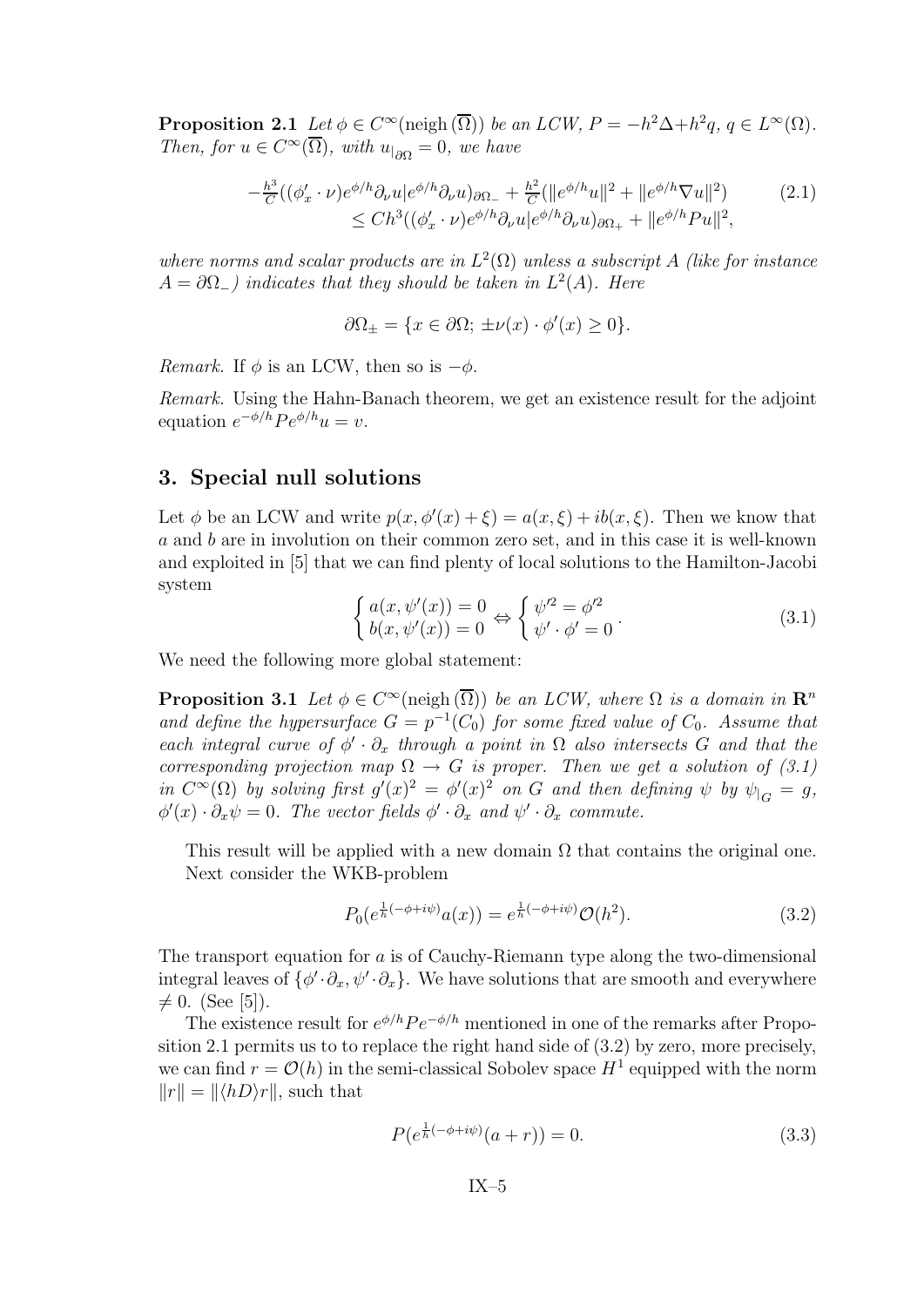#### 4. The Bukhgeim-Uhlmann argument.

Here we repeat the argument of [1] with richer spaces of null-solutions. Let  $\phi$  be an LCW for which the constructions of Section 3 are available. Let  $q_1, q_2 \in L^{\infty}(\Omega)$  be as in Theorem 1.4 with

$$
\mathcal{N}_{q_1}(f) = \mathcal{N}_{q_2}(f) \text{ in } \partial \Omega_{-,\epsilon_0}, \ \forall f \in H^{\frac{1}{2}}(\partial \Omega), \tag{4.1}
$$

where

$$
\partial \Omega_{-,\epsilon_0} = \{ x \in \partial \Omega; \nu(x) \cdot \phi'(x) < \epsilon_0 \}
$$
\n
$$
\partial \Omega_{+,\epsilon_0} = \{ x \in \partial \Omega; \nu(x) \cdot \phi'(x) \ge \epsilon_0 \}.
$$

Let

$$
u_2 = e^{\frac{1}{h}(\phi + i\psi_2)}(a_2 + r_2)
$$

solve

$$
(\Delta - q_2)u_2 = 0
$$
in  $\Omega$ ,

with  $||r_2||_{H^1} = \mathcal{O}(h)$ . Let  $u_1$  solve

$$
(\Delta - q_1)u_1 = 0 \text{ in } \Omega, \ u_{1|\partial\Omega} = u_{2|\partial\Omega}.
$$

Then according to the assumptions in the theorem, we have  $\partial_{\nu}u_1 = \partial_{\nu}u_2$  in  $\partial_{\Omega_{-\epsilon_0}}$ if  $\epsilon_0 > 0$  has been fixed sufficiently small and we choose  $\phi(x) = \ln |x - x_0|$ .

Put  $u = u_1 - u_2$ ,  $q = q_2 - q_1$ , so that

$$
(\Delta - q_1)u = qu_2, \ u_{|\partial\Omega} = 0, \ \text{supp}\ (\partial_\nu u_{|\partial\Omega}) \subset \partial\Omega_{+,\epsilon_0}.\tag{4.2}
$$

For  $v \in H^1(\Omega)$  with  $\Delta v \in L^2$ , we get from Green's formula

$$
\int_{\Omega} qu_2 \overline{v} dx = \int_{\Omega} (\Delta - q_1) u \overline{v} dx
$$
\n
$$
= \int_{\Omega} u \overline{(\Delta - \overline{q}_1) v} dx + \int_{\partial \Omega_{+, \epsilon_0}} (\partial_{\nu} u) \overline{v} S(dx).
$$
\n(4.3)

Similarly to  $u_2$ , we choose

$$
v = e^{-\frac{1}{h}(\phi + i\psi_1)}(a_1 + r_1),
$$

with

$$
(\Delta - \overline{q}_1)v = 0.
$$

Then

$$
\int_{\Omega} q e^{\frac{i}{\hbar}(\psi_1 + \psi_2)} (a_2 + r_2) (\overline{a_1 + r_1}) dx = \int_{\partial \Omega_{+, \epsilon_0}} \partial_{\nu} u e^{-\frac{1}{\hbar}(\phi - i\psi_1)} (\overline{a_1 + r_1}) S(dx).
$$
 (4.4)

Assume that  $\psi_1$ ,  $\psi_2$  are slightly *h*-dependent with

$$
\frac{1}{h}(\psi_1 + \psi_2) \to f, \ h \to 0.
$$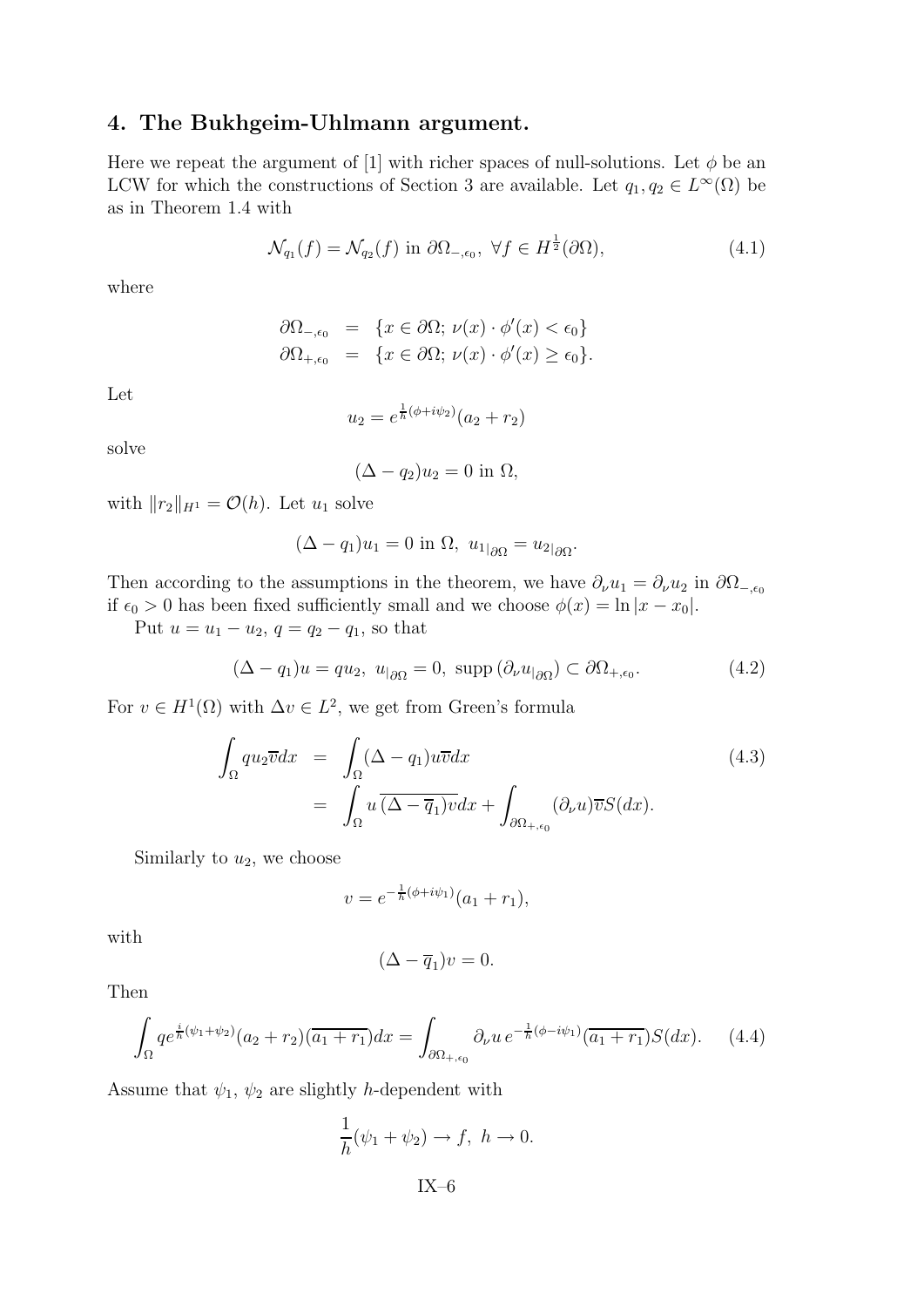The left hand side of (4.4) tends to

$$
\int_{\Omega} q e^{if} a_2 \overline{a}_1 dx,
$$

when  $h \to 0$ . The modulus of the right hand side is

$$
\leq ||a_1 + r_1||_{\partial \Omega_{+, \epsilon_0}} \left( \int_{\partial \Omega_{+, \epsilon_0}} e^{-2\phi/h} |\partial_\nu u|^2 S(dx) \right)^{\frac{1}{2}}.
$$

Here the first factor is bounded when  $h \to 0$ . In the Carleman estimate (2.1) we can replace  $\phi$  by  $-\phi$  and make the corresponding permutation of  $\partial\Omega_-\$  and  $\partial\Omega_+$ . Applying this variant to the equation (4.2), we see that the second factor tends to 0, when  $h \to 0$ . Thus,

$$
\int_{\Omega} e^{if(x)} a_2(x) \overline{a_1(x)} q(x) dx = 0.
$$

Here we can arrange so that  $f, a_2, a_1$  are real-analytic and so that  $a_1, a_2$  are nonvanishing. Moreover if f can be attained as a limit of  $(\psi_1 + \psi_2)/h$  when  $h \to 0$ , so can  $\lambda f$  for any  $\lambda > 0$ . Thus we get the conclusion

$$
\int_{\Omega} e^{i\lambda f(x)} a_2(x) \overline{a_1(x)} q(x) dx = 0.
$$
\n(4.5)

#### 5. Analytic wavefront sets.

Under the assumptions of Theorem 1.4, let  $H \subset \mathbb{R}^n$  be an affine hyperplane separating  $x_0$  from  $\overline{ch(\Omega)}$ . Write  $\mathbb{R}^n \setminus H = H_+ \cup H_-$ , where  $H_-$  and  $H_+$  are the open half-spaces that contain  $x_0$  and  $\overline{\Omega}$  respectively. Let  $R > 0$  be sufficiently large so that  $\overline{\Omega}$  is contained in the open ball  $B(x_0, R)$  of center  $x_0$  and radius R. We choose the LCW  $\phi(x) = \ln|x - x_0|$ . The corresponding functions  $\psi$  used in the special null-solutions above are then characterized by the fact that they should solve the standard Hamilton-Jacobi equation:  $\psi'^2 = \phi'^2$  on  $\partial B(x_0, R) \cap H_+$  and that they are positively homogeneous of degree 0 in  $x - x_0$ . Let  $x_1, x_2 \in H_-\cap \partial B(x_0, R)$  be close to antipodal on  $\partial B(x_0, R)$  and with their antipodal points also belonging to  $H_-\mathcal{A}$ . Then we can choose  $\psi(x) = \psi_j(x) = \text{dist}_{(\phi')^2 dx^2}(x_j, x)$  on  $\partial B(x_0, R)$ , where  $dx^2$  is the induced Euclidean metric on  $\partial B(x_0, R)$ .

If  $x_1, x_2$  are precisely antipodal, we get  $\psi_1 + \psi_2 = \text{Const.}$  If we move  $x_i$  slightly in directions roughly parallel to  $H$ , and modifying  $\psi_j$  by adding suitable constants, we can produce limiting fs as above with the property that  $f'(x) \neq 0$  near  $\Omega$ .

Varying the available parameters  $x_0, x_1, x_2$ , and multiplying by Gaussians in the parameters and integrating, we can get an FBI-transform that can be used to show that  $(x, f'(x)) \notin WF_a(q1_\Omega)$ . The analytic wavefront version of Holmgren's uniqueness theorem ([7, 12]) can then be used to show that  $q = 0$  on  $\Omega$ , which concludes the (outline of the) proof of Theorem 1.4.

#### 6. The extra ingredient for getting Theorem 1.6

Let  $\phi$  be an LCW defined in a neighborhood of  $\overline{\Omega}$  and assume (1.9) where now  $\widetilde{F}$ and B denote fixed neighborhoods of  $\partial\Omega_+$  and  $\partial\Omega_-$  respectively. The idea is now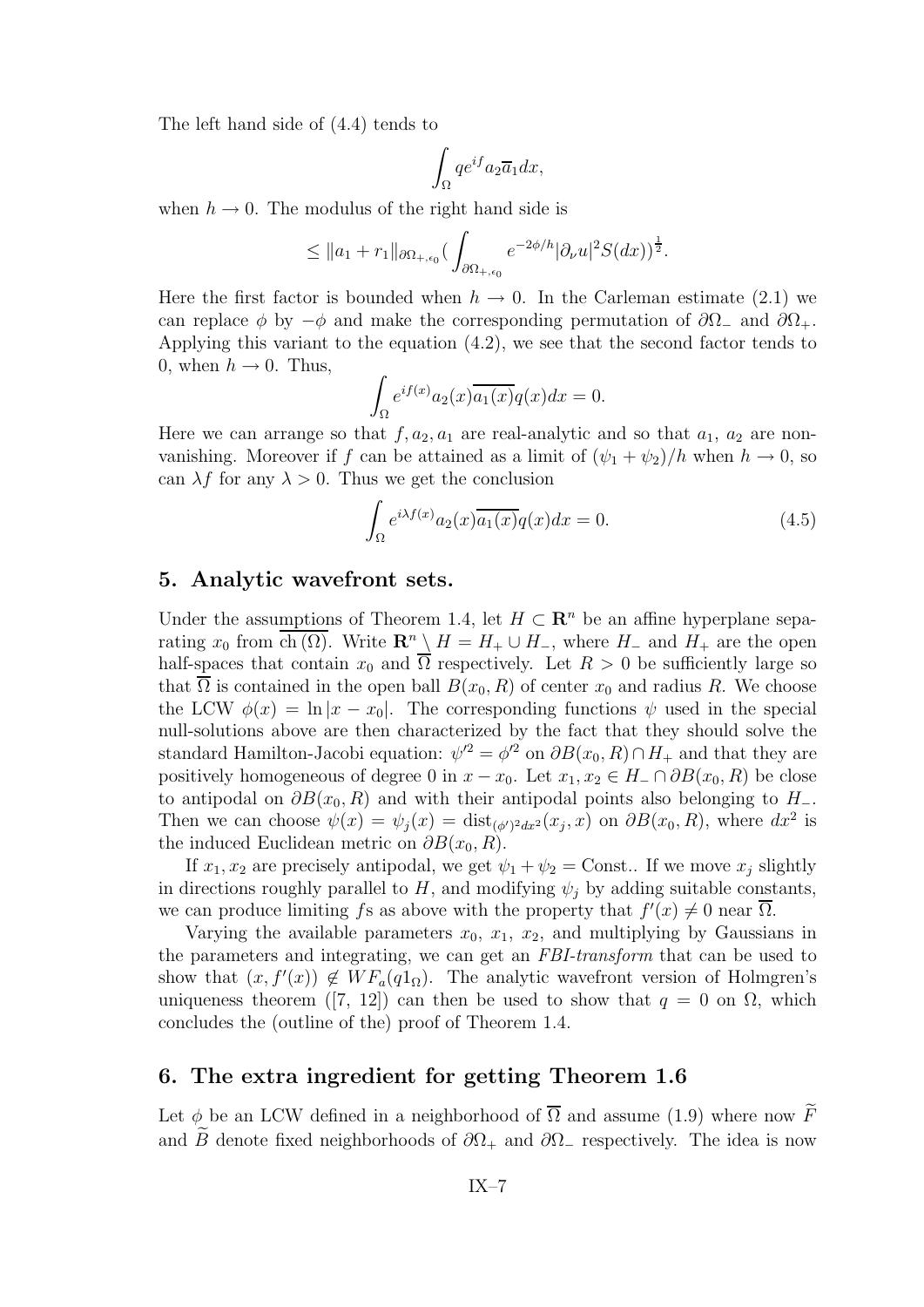to add a reflected term to  $u_2$  in Section 4. Start as there with the WKB solution  $e^{\frac{1}{h}(\phi + i\psi_2)}$ a<sub>2</sub>, and add a reflected term to get

$$
e^{\frac{1}{h}(\phi+i\psi_2)}a_2 - e^{i\frac{\Phi}{h}}b,
$$

where  $b$  is a symbol of order 0 and we want

$$
-h^2 \Delta(e^{i\frac{\Phi}{h}}b(x; h)) = e^{i\frac{\Phi}{h}} \mathcal{O}(\text{dist}(x, \partial \Omega)^\infty + h^\infty),
$$
  

$$
e^{i\frac{\Phi}{h}} b_{|\partial \Omega} = e^{\frac{1}{h}(\phi + i\psi_2)} \chi a_{2|\partial \Omega},
$$

where  $\chi \in C_0^{\infty}(\partial \Omega)$  is equal to 1 away from a small neighborhood of  $\partial(\partial \Omega)$ . Here Φ should solve

$$
(\Phi'_x)^2 = \mathcal{O}(\text{dist}\,(x,\partial\Omega)^\infty), \ \Phi_{|\partial\Omega_-} = (\psi_2 - i\phi)_{|\partial\Omega_-}.
$$

One solution is of course  $\psi_2 - i\phi$ , and we choose the second one (unique up to term  $\mathcal{O}(\text{dist}\left(\cdot,\partial\Omega_{-}\right)^{\infty}).$ 

The term  $e^{i\Phi/h}$  is subdominant away from the boundary. Use the existence theorem as before, to get a null solution of  $\Delta - q_2$  of the form

$$
u_2 = e^{\frac{1}{h}(\phi + i\psi_2)}(a_2 + r_2) - e^{i\frac{\Phi}{h}}b,
$$

with

$$
r_{2|_{\partial\Omega\cap\mathrm{supp}\,\chi}}=0.
$$

Then everything works as before.

#### References

- [1] A. L. Bukhgeim, G. Uhlmann, Recovering a potential from partial Cauchy data, Comm. PDE, 27(3,4)(2002), 653–668.
- $[2]$  N. Burq, Décroissance de l'énergie locale de l'équation des ondes pour le problème extérieur et absence de résonances au voisinage du réel, Acta Math. 180(1)(1998), 1–29.
- [3] A. P. Calderón, On an inverse boundary value problem, in Seminar on Numerical Analysis and its Applications to Continuum Physics, Rio de Janeiro, (1980), 65-73.
- [4] M. Dimassi, J. Sjöstrand, Spectral asymptotics in the semi-classical limit, London Mathematical Society Lecture Note Series, 268. Cambridge University Press, Cambridge, 1999.
- $[5]$  J.J. Duistermaat, L. Hörmander, *Fourier integral operators II*, Acta Mathematica 128(1972), 183-269.
- [6] A. Greenleaf and G. Uhlmann, Local uniqueness for the Dirichlet-to-Neumann map via the two-plane transform, Duke Math. J. 108(2001), 599-617.